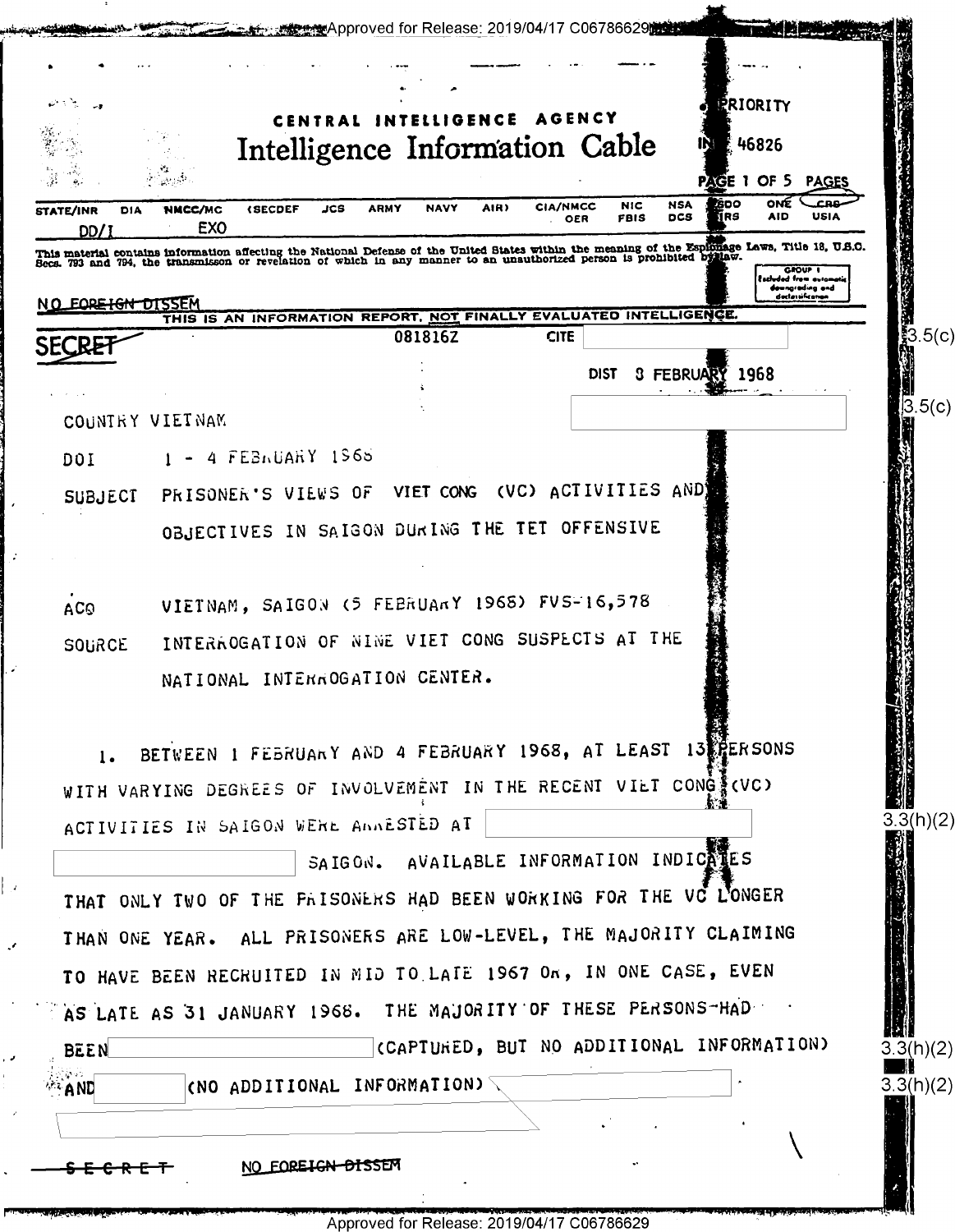| PAGE 2 OF 5 PAGES<br>NO FORETGN DISSEM<br>(dissem controls)<br><i><b>Classification</b></i><br>$\cdots$ 3.3(h)(2)<br>THE TWO INDIVIDUALS WITH THE LONGEST VC AFFILIATION WERE<br>2.<br><b>THESE</b><br>TWO PERSONS PROVIDED THE ONLY ANSWERS OF SUBSTANCE TO A SERIES<br>OF QUESTIONS REGARDING VC ACTIVITIES AND OBJECTIVES. THE QUESTIONS<br>AND THEIR ANSWERS FOLLOW:<br>WHAT WERE THE OBJECTIVES OF THE COUNTRYWIDE MILITARY ACTION?<br>$Q_{\bullet}$<br>THAT THE AMERICANS WOULD HAVE TO ACCEPT A COALITION GOVERNMENT<br>IN SOUTH VIETNAM (SVN) IN DECEMBER 1967 OR EARLY FEBRUARY 1968<br>(DURING TET), OR THERE WOULD BE A GENERAL ATTACK BOTH MILITARY AND<br>POLITICAL (ORGANIZED DEMONSTRATIONS) TO DEMAND U.S. WITHDRAWAL<br>AND A "COALITION, PEACE AND NEUTRALIST GOVERNMENT FOR SVC."<br>THE VC HAD SUFFICIENT FORCES TO ACCOMPLISH THIS.<br>NO FOREIGN DISSEM | 3.3(h)(2) |        |  | IN 46826 |           |
|-------------------------------------------------------------------------------------------------------------------------------------------------------------------------------------------------------------------------------------------------------------------------------------------------------------------------------------------------------------------------------------------------------------------------------------------------------------------------------------------------------------------------------------------------------------------------------------------------------------------------------------------------------------------------------------------------------------------------------------------------------------------------------------------------------------------------------------------------------------------------------|-----------|--------|--|----------|-----------|
|                                                                                                                                                                                                                                                                                                                                                                                                                                                                                                                                                                                                                                                                                                                                                                                                                                                                               |           |        |  |          |           |
|                                                                                                                                                                                                                                                                                                                                                                                                                                                                                                                                                                                                                                                                                                                                                                                                                                                                               |           |        |  |          |           |
|                                                                                                                                                                                                                                                                                                                                                                                                                                                                                                                                                                                                                                                                                                                                                                                                                                                                               |           |        |  |          |           |
|                                                                                                                                                                                                                                                                                                                                                                                                                                                                                                                                                                                                                                                                                                                                                                                                                                                                               |           |        |  |          |           |
|                                                                                                                                                                                                                                                                                                                                                                                                                                                                                                                                                                                                                                                                                                                                                                                                                                                                               |           |        |  |          |           |
|                                                                                                                                                                                                                                                                                                                                                                                                                                                                                                                                                                                                                                                                                                                                                                                                                                                                               |           |        |  |          |           |
|                                                                                                                                                                                                                                                                                                                                                                                                                                                                                                                                                                                                                                                                                                                                                                                                                                                                               |           |        |  |          |           |
|                                                                                                                                                                                                                                                                                                                                                                                                                                                                                                                                                                                                                                                                                                                                                                                                                                                                               |           |        |  |          |           |
|                                                                                                                                                                                                                                                                                                                                                                                                                                                                                                                                                                                                                                                                                                                                                                                                                                                                               |           |        |  |          |           |
|                                                                                                                                                                                                                                                                                                                                                                                                                                                                                                                                                                                                                                                                                                                                                                                                                                                                               |           |        |  |          |           |
|                                                                                                                                                                                                                                                                                                                                                                                                                                                                                                                                                                                                                                                                                                                                                                                                                                                                               |           |        |  |          |           |
|                                                                                                                                                                                                                                                                                                                                                                                                                                                                                                                                                                                                                                                                                                                                                                                                                                                                               |           |        |  |          |           |
|                                                                                                                                                                                                                                                                                                                                                                                                                                                                                                                                                                                                                                                                                                                                                                                                                                                                               |           |        |  |          |           |
|                                                                                                                                                                                                                                                                                                                                                                                                                                                                                                                                                                                                                                                                                                                                                                                                                                                                               |           |        |  |          |           |
|                                                                                                                                                                                                                                                                                                                                                                                                                                                                                                                                                                                                                                                                                                                                                                                                                                                                               |           |        |  |          |           |
|                                                                                                                                                                                                                                                                                                                                                                                                                                                                                                                                                                                                                                                                                                                                                                                                                                                                               |           |        |  |          |           |
|                                                                                                                                                                                                                                                                                                                                                                                                                                                                                                                                                                                                                                                                                                                                                                                                                                                                               |           |        |  |          |           |
|                                                                                                                                                                                                                                                                                                                                                                                                                                                                                                                                                                                                                                                                                                                                                                                                                                                                               |           |        |  |          |           |
|                                                                                                                                                                                                                                                                                                                                                                                                                                                                                                                                                                                                                                                                                                                                                                                                                                                                               |           |        |  |          |           |
|                                                                                                                                                                                                                                                                                                                                                                                                                                                                                                                                                                                                                                                                                                                                                                                                                                                                               |           |        |  |          |           |
|                                                                                                                                                                                                                                                                                                                                                                                                                                                                                                                                                                                                                                                                                                                                                                                                                                                                               |           |        |  |          |           |
|                                                                                                                                                                                                                                                                                                                                                                                                                                                                                                                                                                                                                                                                                                                                                                                                                                                                               |           |        |  |          |           |
|                                                                                                                                                                                                                                                                                                                                                                                                                                                                                                                                                                                                                                                                                                                                                                                                                                                                               |           |        |  |          | 3.3(h)(2) |
|                                                                                                                                                                                                                                                                                                                                                                                                                                                                                                                                                                                                                                                                                                                                                                                                                                                                               |           |        |  |          |           |
|                                                                                                                                                                                                                                                                                                                                                                                                                                                                                                                                                                                                                                                                                                                                                                                                                                                                               |           | SECRET |  |          |           |
|                                                                                                                                                                                                                                                                                                                                                                                                                                                                                                                                                                                                                                                                                                                                                                                                                                                                               |           |        |  |          |           |
|                                                                                                                                                                                                                                                                                                                                                                                                                                                                                                                                                                                                                                                                                                                                                                                                                                                                               |           |        |  |          |           |
|                                                                                                                                                                                                                                                                                                                                                                                                                                                                                                                                                                                                                                                                                                                                                                                                                                                                               |           |        |  |          |           |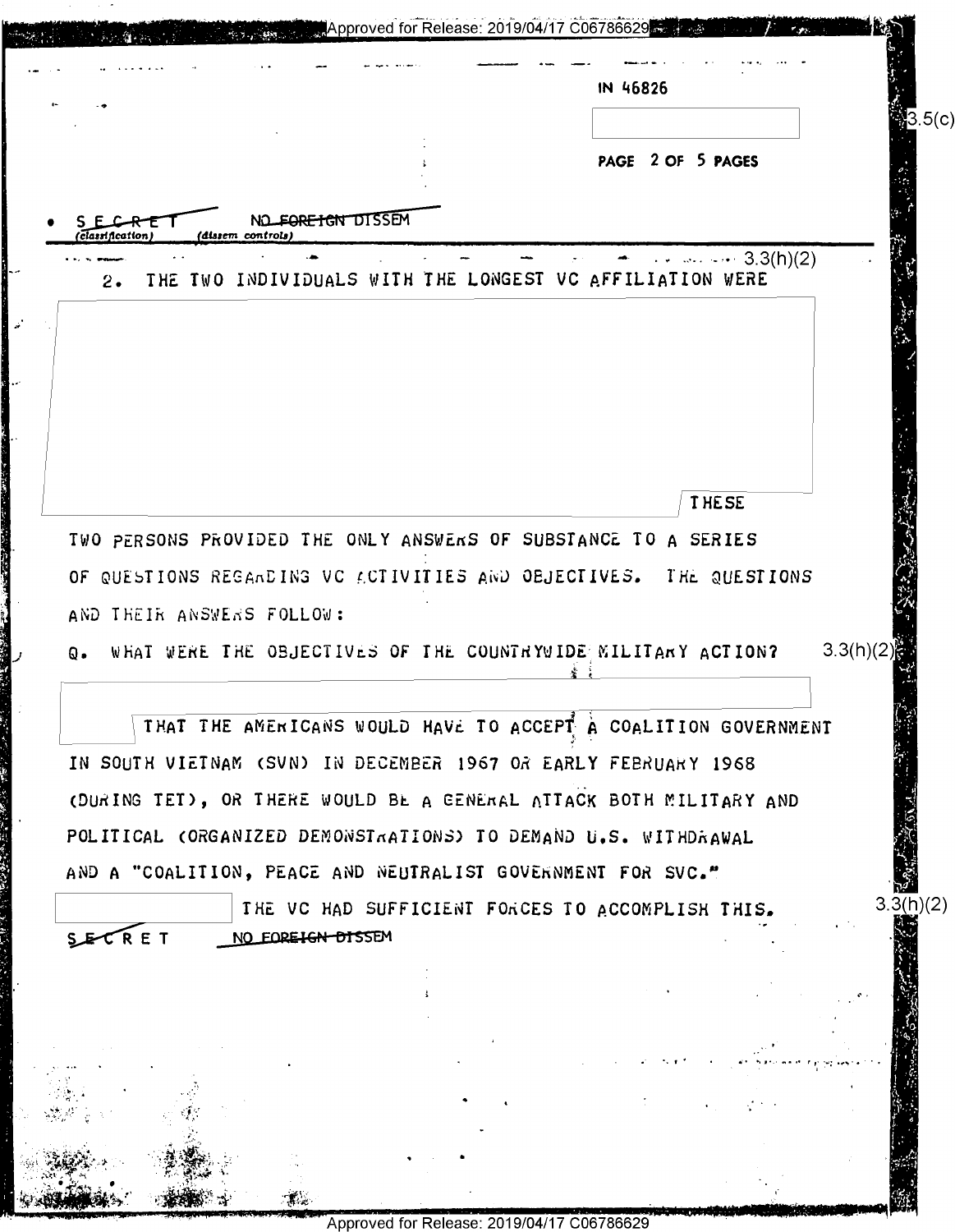|                                       |                                                                       | IN 46826          |                   |
|---------------------------------------|-----------------------------------------------------------------------|-------------------|-------------------|
|                                       | Serbia.                                                               |                   | .5(c)             |
| $\mathcal{D}_{\mathcal{A}}$ .         |                                                                       | PAGE 3 OF 5 PAGES |                   |
| 'classification)<br>(dissem controls) | NO FOREIGN <del>DISSE</del>                                           |                   |                   |
| Q.                                    | WHAT FUTURE CONTINUING RESPONSIBILITIES WERE YOU GIVEN BEYOND         |                   |                   |
| IMMEDIATE ATTACK ORDERS?              |                                                                       |                   |                   |
| A.                                    | THAT AFIER SAIGON WAS LIBERATED THERE WOULD BE                        |                   | 3.3(h)(2)         |
|                                       | A DEMONSTRATION IN WHICH   WAS TO PARTICIPATE. THE DEMONSTRATION      |                   | 3.3(h)(2)         |
|                                       | WOULD EVENTUALLY END AT THE SAIGON MANKET WHENE THE DEMONSTRATORS     |                   |                   |
|                                       | WOULD ORGANIZE A MEETING CALLING FOR THE WITHDRAWAL OF ALLIED         |                   |                   |
|                                       | TROOPS (ESPECIALLY U.S.) FROM SAIGON. IF THE VC FAILED                | WAS.              | 3.3(h)(2)         |
| TO RETURN TO/                         |                                                                       | AND IF NO CONTACT | Ŀ٢<br>3.3(h)(2)   |
| WAS ESTABLISHED                       | WAS TO THY AGAIN ON 4 FEBRUARY AT ANOTHER                             |                   | 3.3(h)(2)         |
| LOCATION WHEN                         | WOULD BE GIVEN A NEW ASSIGNEMENT.                                     | WAS TO            | n) i<br>3.3(h)(2) |
|                                       | REPORT THE RESULTS OF THE DEMONSTRATION BACK TO                       | ON                | 3.3(h)(2)         |
|                                       | THE BASIS OF THE DEMONSTRATIONS, VC POLITICAL CADRES WOULD FORM       |                   |                   |
|                                       | A RESOLUTION TO HAND TO THE EXISTING SVN GOVERNMENT.                  |                   | 3.3(h)(2)         |
|                                       | SAID THAT THE VC WOULD TRY TO CREATE THIS GENERAL UPRISING            |                   |                   |
|                                       | THROUGHOUT THE COUNTRY IN THE HOPE THAT THEY COULD PRESSURE           |                   |                   |
|                                       | GOVERNMENT OF VIETNAM (GVN) INTO ACCEPTING A COALITION GOVERNMENT.    |                   |                   |
|                                       | Q. WERE YOU TOLD AND DID YOU BELIEVE THAT THE POPULATION WOULD        |                   |                   |
|                                       | JOIN IN A GENERAL UPRISING AGAINST GVN AND AMERICAN FORCES.           |                   |                   |
| REPORTED THAT<br>А.                   |                                                                       |                   | 3.3(h)(2)         |
|                                       | IN SAIGON) HAD SAID THAT THE AMERICANS WOULD COOPERATE WITH VC FORCES |                   |                   |
| SECRE                                 | and the state of the state<br>NO FOREIGN DISSEM                       |                   |                   |
|                                       |                                                                       |                   |                   |
|                                       |                                                                       |                   |                   |
|                                       |                                                                       |                   |                   |
|                                       |                                                                       |                   |                   |
|                                       |                                                                       |                   |                   |

 $\mathcal{L}_\mathrm{c}$ 

Ŷ,

**The State** ×

 $\ddot{\bullet}$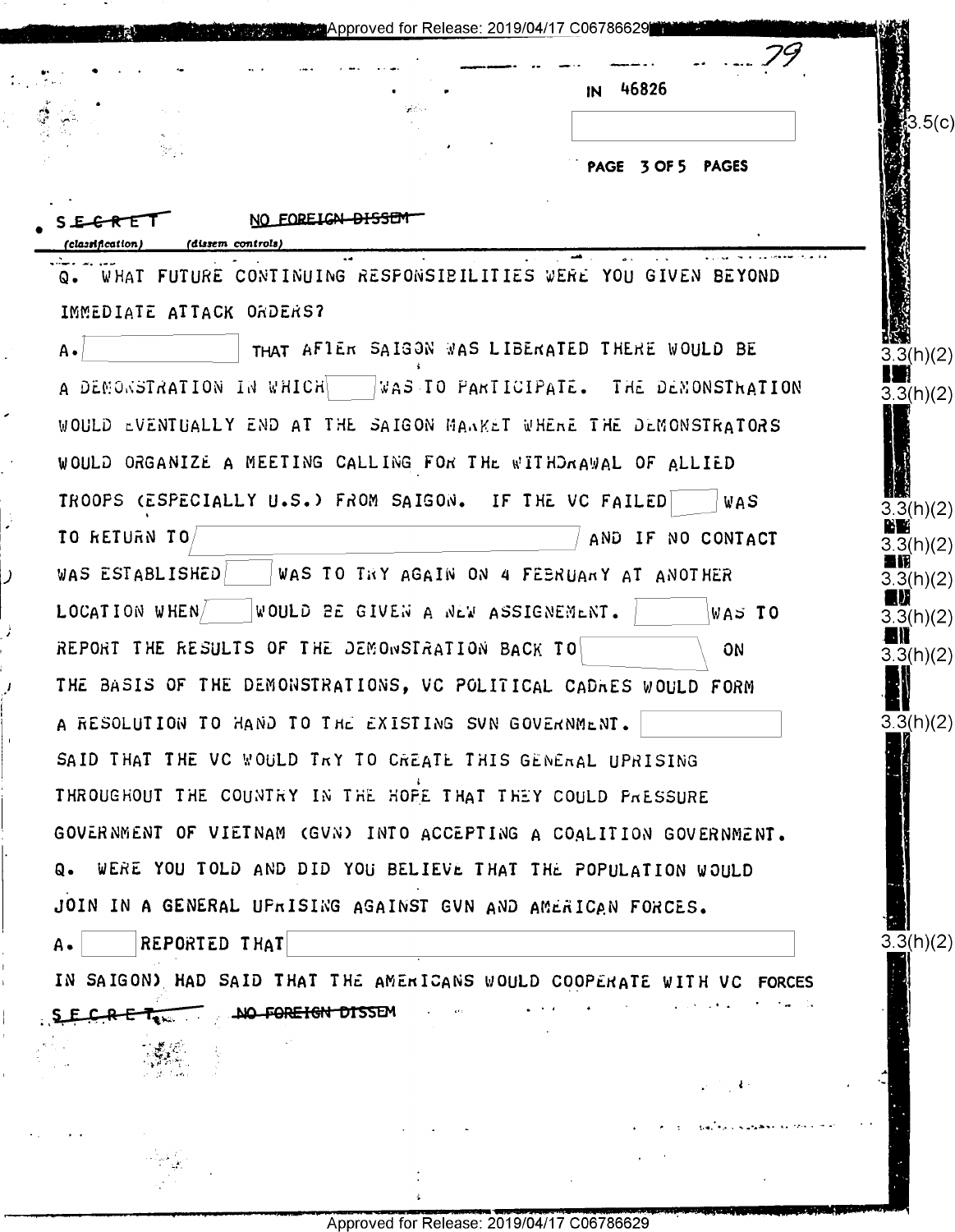| $\mathbf{r} \in \mathcal{S}$                                         |                       | IN<br>46826                                    | 3.5(c)    |
|----------------------------------------------------------------------|-----------------------|------------------------------------------------|-----------|
|                                                                      |                       | PAGE 4 OF 5 PAGES                              |           |
| <del>NO FOREIGN DISSEM</del><br>classification)<br>(dissem controls) |                       |                                                |           |
| $\bullet$                                                            | $\mathcal{A}^{\pm}$ . |                                                |           |
| BY REMAINING SILENT OR INACTIVE, THUS ALLOWING THE VC                |                       |                                                |           |
| TO ATTACK THE GVN FORCES THROUGHOUT SAIGON.                          |                       | BELIEVED THIS                                  | 3.3(h)(2) |
| AND THOUGHT THAT THE SAIGON POPULATION WOULD RESPOND FAVORABLY       |                       |                                                |           |
| TO THE VC UPRISING.                                                  |                       | THOUGHT THERE WOULD BE A GREAT DEAL            | 3.3(h)(2) |
| OF SUPPORT FROM THE POPULACE, ESPECIALLY SINCE THE WAR HAD LASTED    |                       |                                                |           |
| SO LONG AND MANY WAR VICTIMS WOULD BE WILLING TO ACCEPT ANY TYPE     |                       |                                                |           |
| OF GOVERNMENT FOR A CESSATION OF THE FIGHTING.                       |                       |                                                |           |
| Q.<br>WHAT ACTUAL SUPPORT DID YOU RECEIVE FROM THE FOFULACE?         |                       |                                                |           |
| NEITHER<br>Α.                                                        |                       | SAW ANY ACTUAL SUPPORT FOR THE VC FROM         | 3.3(h)(2) |
| THE PUPULACE.                                                        |                       |                                                |           |
| WERE YOU LED TO BELIEVE THAT CURRENT MILITARY ACTION WOULD<br>$Q -$  |                       |                                                |           |
| BE SUPFLEMENTED BY A MAJOR OFFENSIVE IN THE NORTH- KHE SANH          |                       |                                                |           |
| OR DMZ AREA?                                                         |                       |                                                |           |
| HAD HEARD OF NOTHING SPECIFIC - ONLY ATTACKS THROUGHOUT<br><b>A.</b> |                       |                                                | 3.3(h)(2) |
| THE COUNTRY.                                                         |                       | HAD NOT HEARD OF ANY OTHER POSSIBLE UPRISINGS. | 3.3(h)(2) |
| ARE YOU AWARE OF AN EFFORT TO ORGANIZE THE "ALLIANCE FOR PEACE<br>Q. |                       |                                                |           |
| AND DEMOCRACY" AS A COALITION MOVEMENT TO NEGOTIATE WITH NATIONAL    |                       |                                                |           |
| LIBERATION FRONT (NFLSV)?                                            |                       |                                                |           |
| Α.                                                                   | ANSWERED NO.          |                                                | 3.3(h)(2) |
| ARE YOU AWARE OF ANY PLANS FOR FOLLOW-UP STEPS IN THE CURRENT<br>Q.  |                       |                                                |           |
| SIRATEGY? IF SO, WHAT?                                               |                       |                                                |           |
| SECRE<br>NO FOREIGN DISSEM                                           |                       |                                                |           |
|                                                                      |                       |                                                |           |
|                                                                      |                       |                                                |           |

 $\mathcal{G}$ 

Approved for Release: 2019/04/17 C06786629